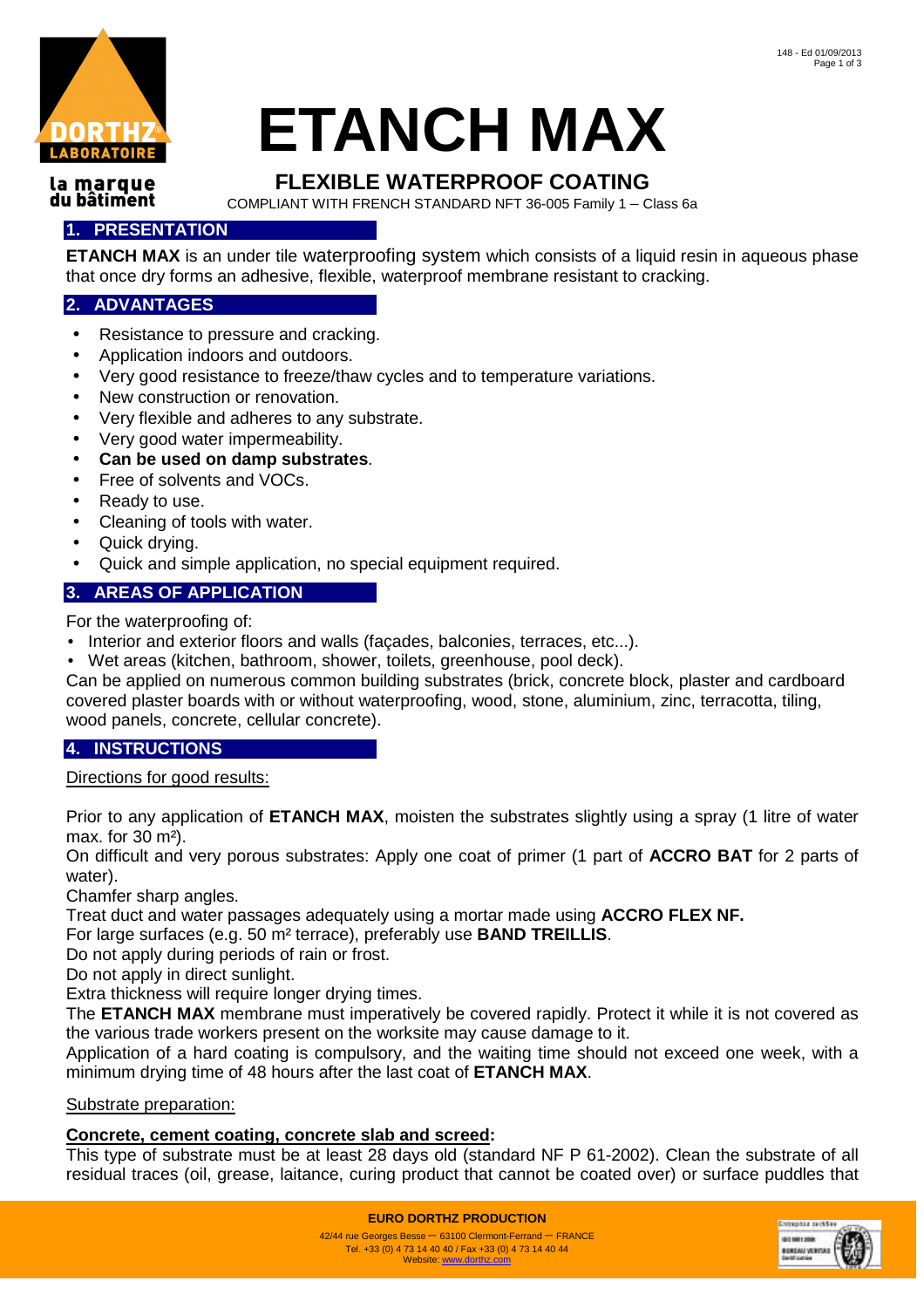

# **ETANCH MAX**

#### la marque du bâtiment

# **FLEXIBLE WATERPROOF COATING**

COMPLIANT WITH FRENCH STANDARD NFT 36-005 Family 1 – Class 6a

may affect the adhesion of **ETANCH MAX**. For damaged surfaces, repair asperities using a suitable surfacing compound such as **MAXI ROC FLUIDE**.

### **Old tiling:**

For stripping, use 1 L of **DECAP CIM SF** for 5 L of water, apply and rinse.

Otherwise sand, remove dust and degrease. If a mortar or surfacing compound is used to repair damaged tiles, treat the areas concerned as indicated in the paragraph above.

#### **Plaster tiles and boards, terracotta and cellular concrete:**

It is best to remove dust and apply a priming coat. To do so, dilute 1 part of **ACCRO BAT** for 2 parts of water.

#### **Wood and wood panels (CTB-H, CTB-X):**

Degrease and remove dust. If necessary, apply one coat of **DORTHZ STAB** primer.

#### **Humidity:**

Treat areas subject to rising damp with **ETANCH EAU**.

#### **Expansion joints, cracks and wall/slab corner**:

Open and add mortar made using **ACCRO FLEX NF.**

#### **Metals:**

Strip, degrease and remove rust using the appropriate products and treat metal with **PAINT M ROUILLE.** 

#### **Reentrant angles:**

Form a groove with mortar made using **ACCRO FLEX NF.** 

#### **Implementation:**

Ready to use product Mix the product thoroughly before application. Application in 2 coats (time interval: 24 hours max.) using a long pile roller or a brush. Consumption: approximately 0.800 kg to 1.200 kg per m² depending on the substrate. For more information, refer to the specifications.

#### **Application example for a bathroom:**



1. Concrete

- 2. Repair mortar **ETANCH EAU**
- 3. Primer made using **ACCROBAT**
- 4.1st coat of **ETANCH MAX**
- 5. Non-woven fibre **ARMADORTHZ** or **BAND ARMUR**
- 6. 2nd coat of **ETANCH MAX** 7. Adhesive mortar for tiling
- Tiling and joints



**EURO DORTHZ PRODUCTION**